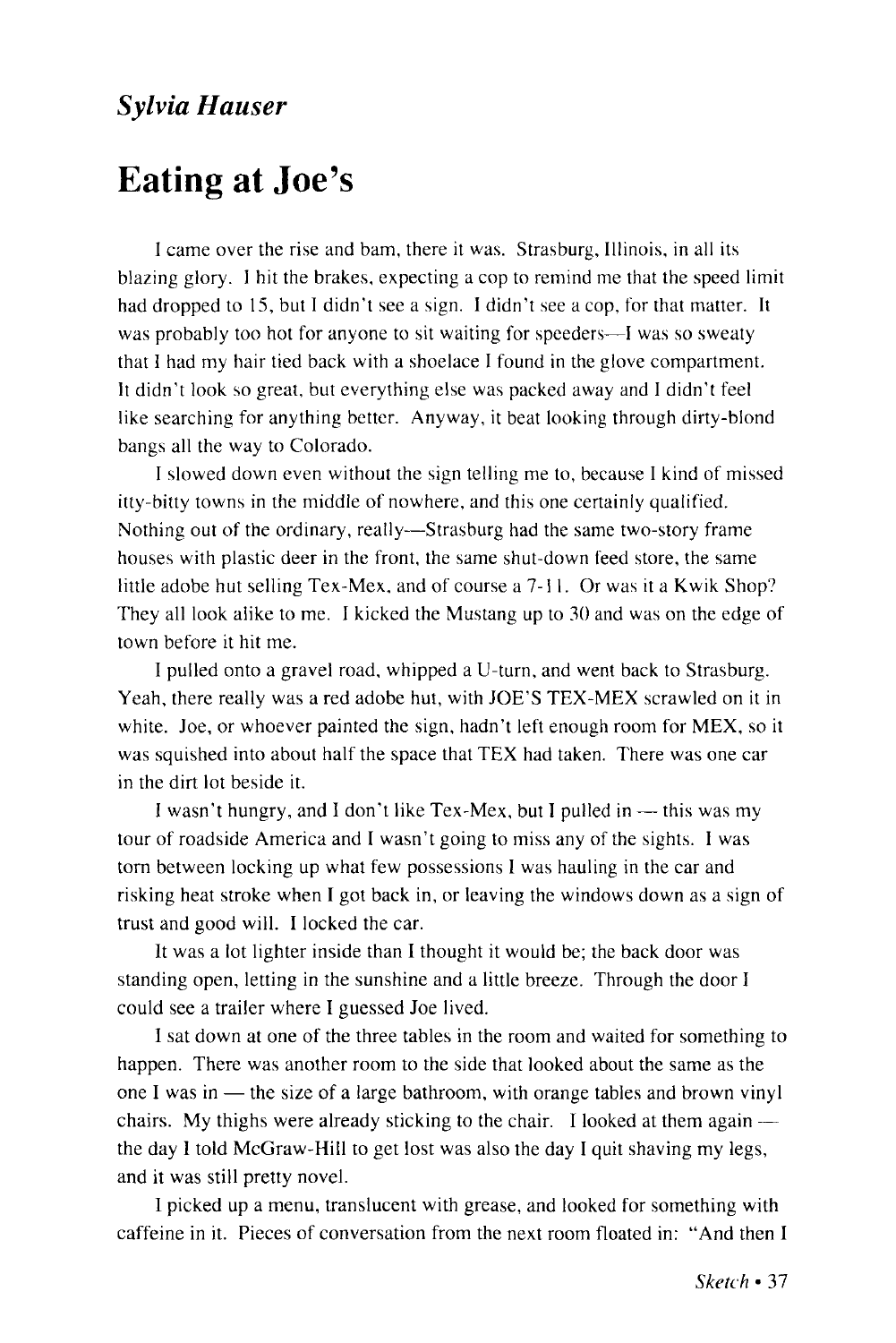## **Hauser**

told Joe 'Why do we have to go everywhere on that damn bike?' Oops, sorry forgot about the baby. I said, "Why can't we just go somewhere in the car for once?' Here's your chili, Sharon." Her voice was half Texan and half tired. "To the Dells or somewhere like that I don't mind, but he's thinking about Laredo this fall. Illinois to Laredo on a bike! Good Lord, what am I gonna do with him?"

She was still muttering about motorcycles and Texas when she came into my room and saw me. Maybe I looked confused, because she smiled at me and said, "Need any explaining of the menu, missy?"

"Uh, no. I just want an iced tea and um — what are your tamales like?" I don't know why I asked about the food — I guess I felt sorry for her, with that nut expecting her to ride on the back of a bike all the way to Texas.

"Well, I'll tell you." She retied her apron, pulled some dark strands of hair out of her eyes, and plunked herself down at the table. She moved my menu over so she could see it too.

"Tamales have ground beef and cornmeal, and they're baked in a cornhusk. Don't eat the husk, though, 'cause it'll make you sick." Her hands were moving throughout her description, as if she were making invisible tamales.

"Our regular burrito is ground beef and beans in a flour tortilla. But if you get Joe's Burrito...." She earnestly explained every damn item on the menu. This definitely wasn't Manhattan. As she talked, I tried to decide if her dark hair and tamale expertise meant she was Mexican — transplanted to Texas and then to Illinois — or just a dark-haired woman who could cook Tex-Mex.

She had finished and was looking at me, waiting. "I guess I'll try the tamales." I blurted, thinking they sounded harmless. In the other room, where Sharon was eating chili, the baby was crying.

My waitress, cook, or whatever she was, disappeared into what must have been the tiniest kitchen in Illinois, and I was left to entertain myself. On the shelf behind the cash register was a gallery of Lone Star paraphernalia—a cowboy boot, with "Texas" imprinted on the side of the heel, that was actually a plastic pitcher. A piece of pine cut in the shape of the state, with pictures of tourist attractions trapped under its glossy lacquer. A rattlesnake head encased in a glass jar, forming the base for a small lamp. Lots of postcards. Were these people homesick? Were they really from Texas?

I looked at the wall to my right. It was plastered—absolutely covered with business cards. Every square inch. Okay, it wasn't a very big wall, but still —the whole thing was wallpapered with cards from local businesses. A.J.'s Rendering Service, Elizabeth. Ed 'n' Jo's Drive-in, Stockton. Ronnie's Amoco, Galena. I felt bad that I didn't have a card to contribute.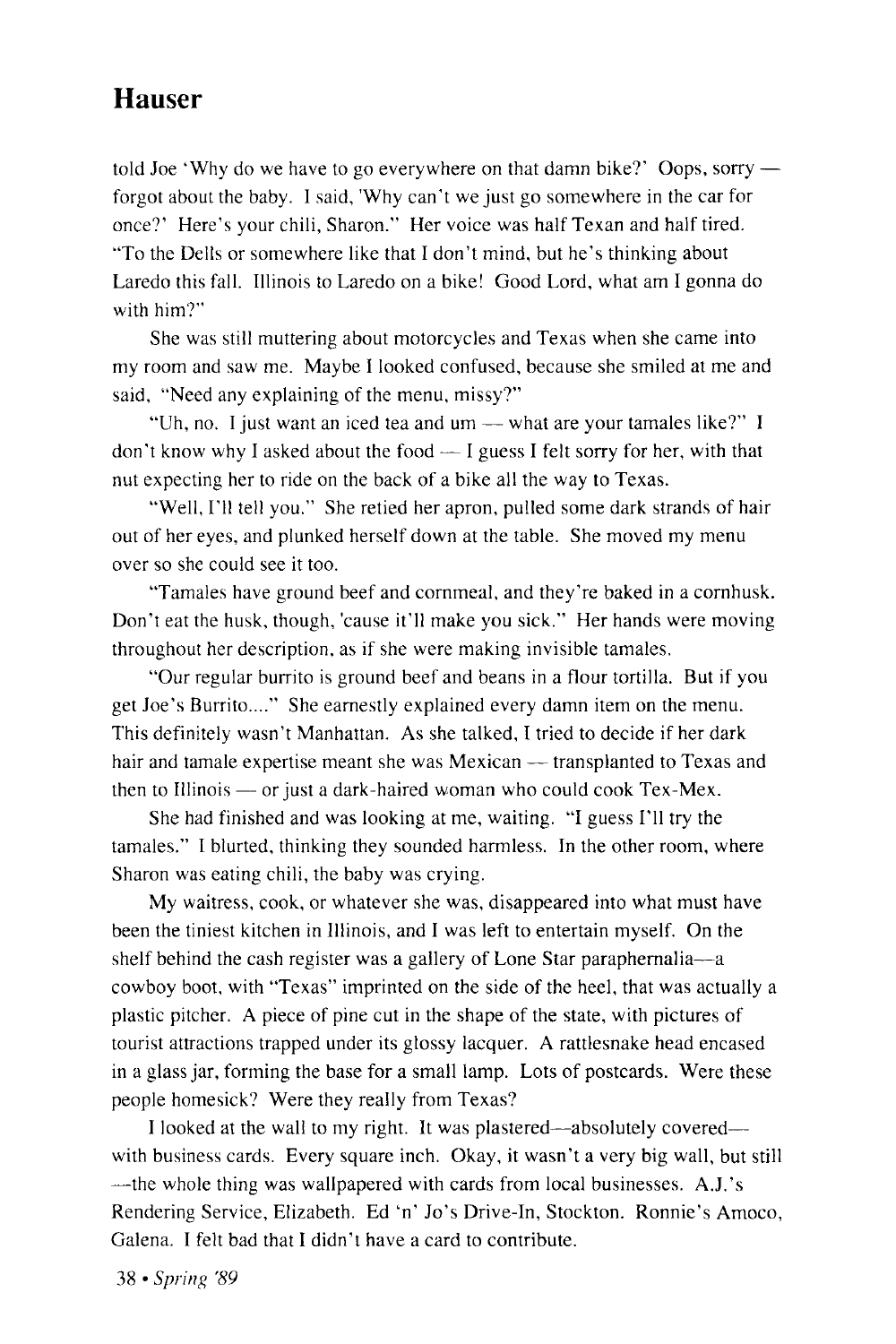A man strolled in the open back door and grinned vacantly at me. He was very tan and needed a shave. He was probably one of those people who look older than they actually are, but for all I know he really was 50.

"You the Mustang with New York plates?"

What a genius. I nodded.

He smiled beatifically. "I hate New York."

"Me too. That's why I left."

"I used to have to drive a truck into Brooklyn." He shook his head. "They're animals. Plain loco." He found a chair, put his feet up by the cash register, and scratched his beer gut. His accent told me this was Joe, but I wasn't sure; maybe the whole town was filled with Texans.

"So where you headed?"

"Colorado. I've got a sister there." Here / go, telling him my life story.

"Colorado. Yep." He waved off a fly, and I saw he had one, maybe two fingers missing on his left hand. I tried not to stare.

"I took a truck over Wolf Creek Pass- the Rockies, you know—and that was the hardest damn trip I ever had. In fact on the way down—"

"Joe, leave the poor girl alone. She doesn't want to hear your old stories." Rescued by a plate of tamales.

The woman—I still hadn't figured out her name—set down a dish and a big glass of tea.

"There you go. Now don't eat the husk,'cause it'll make you sick." I waited until she had turned her back on me before I took my first bite; if it was terrible, I didn't want her to see my face.

Joe and Linda (I finally made up a name for her) went into the other room to talk to Sharon and the baby. I ate. The tamales were actually good, and the tea was cold. The three adults were discussing the best way to get to Toledo; apparently, Sharon was going to meet her parents there next week and wasn't sure how to get to 1-80. "Got a map?" I heard Joe say.

Of course no one did. I went out to the car and got my atlas. This time I left the car unlocked. I didn't want them to know I'd been listening, so I left the atlas open on my table, as if I were looking at it, and waited for someone to see it.

Linda came in to see how I was doing and spotted it right off. "Hey Sharon!" she yelled. "We got a map for you." She hesitated. "It's OK if we use it?"

I acted surprised. "Huh? Oh yeah, sure."

"Sharon, come in here. Joe'll show you how to go."

Pretty soon everyone had surrounded my table, even the baby. I thought I